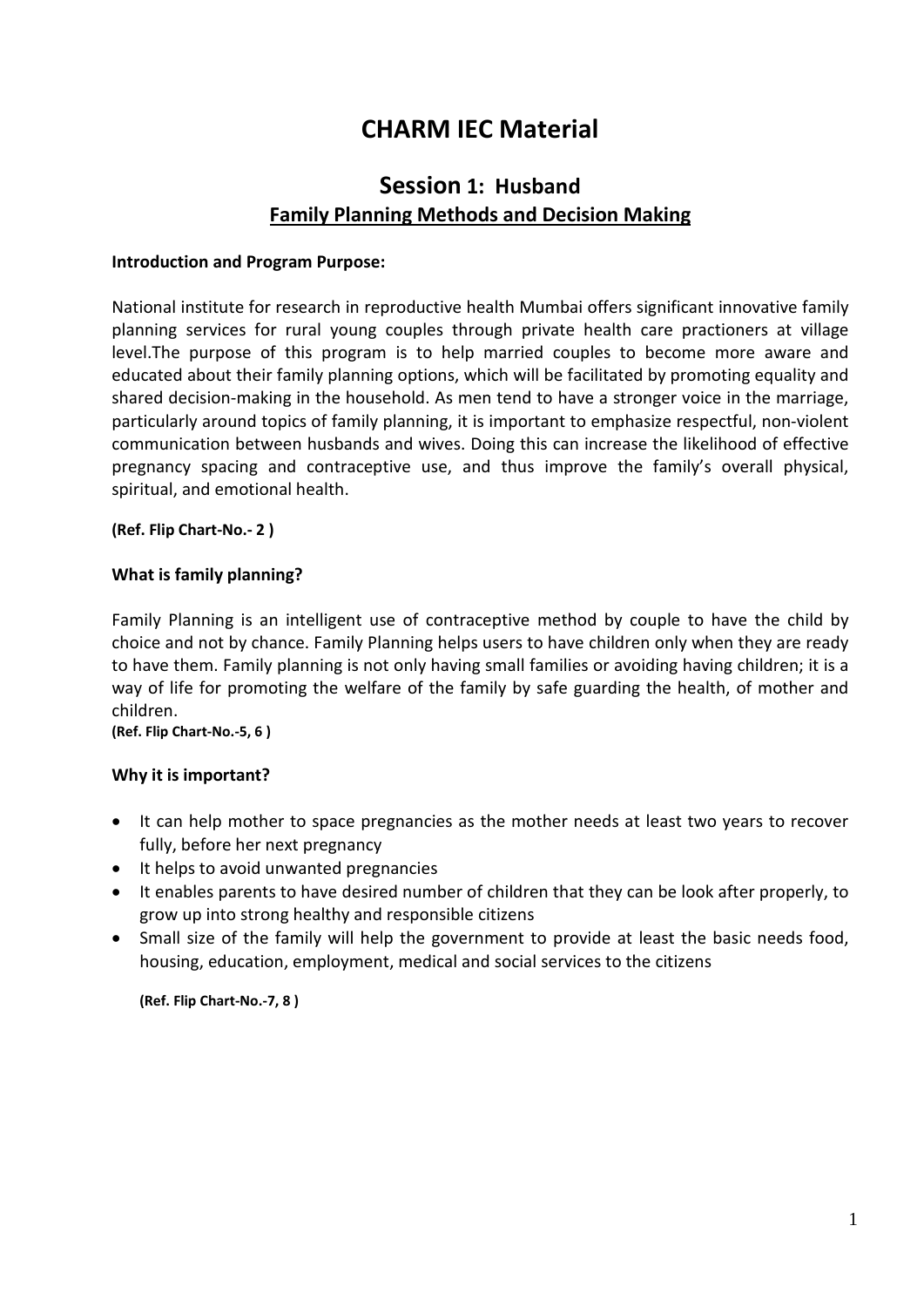## **Information about contraceptive methods:**

## **A. Barrier methods**

## **1. Condom**

Condom is a sheath, or covering, made to fit over a man's erect penis. It is made of thin latex rubber; because of condom semen cannot enter into vagina. It is one of the popular contraceptive method.



#### **Advantages:**

- Easily available in government hospital, PHCs and sub Centre's, Anganwadi workers, ASHA, ANMs, MPW,at free of cost.
- Easy to use.
- No need for medical checkup.
- If used correctly it is useful about 90-95 percent to avoid pregnancy.
- No side effects.
- Prevent STDs and HIV/AIDS
- Prior medical examination is not required.
- Can be used by men of any age

#### **Disadvantages:**

- It may tear or slip off if not used properly
- latex condoms, may cause itching for few people who are allergic to latex
- Need to use new condom every time you have sexual intercourse.
- Requires care to ensure that no semen is split after ejaculation, by holding it in place when the penis is withdrawn

#### **Myths and Misconception about condoms:**

| <b>No</b>      | <b>Myths</b>                                             | <b>Scientific reasons</b>                                                                                               |
|----------------|----------------------------------------------------------|-------------------------------------------------------------------------------------------------------------------------|
| $\mathbf{1}$   | Many people connect condom<br>with sex outside marriage. | It is not so married couples should also use<br>condom for preventing pregnancy, STDs and<br>HIV/AIDS.                  |
| $\overline{2}$ | Condoms<br>interrupt<br>sexual<br>activities.            | It is not so, in fact itincreases sexual<br>enjoyment because no need to worry about<br>pregnancy or STDs and HIV/AIDS. |
| 3              | Condom is costly                                         | can get condom free of cost at<br>You                                                                                   |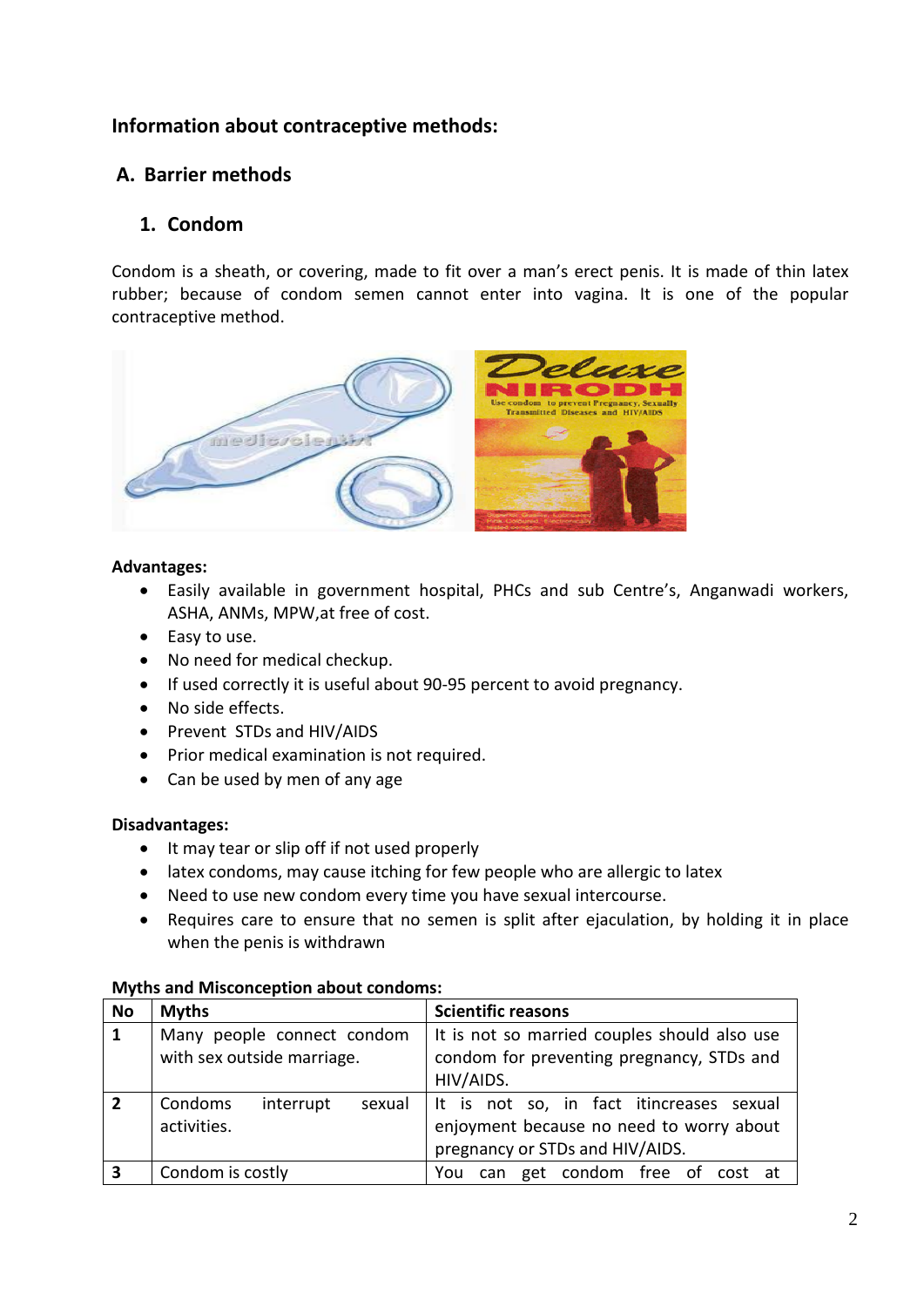|         |                                                                                        | government hospitals, PHCs, or sub Centres,<br>ASHA, ANM and Anganwadi worker.                                      |
|---------|----------------------------------------------------------------------------------------|---------------------------------------------------------------------------------------------------------------------|
| 4       | Condom can<br>break<br>during<br>intercourse.                                          | If a condom breaks, it's probably been put on<br>wrongly, torn by nails or an air bubble at the<br>end.             |
| 5       | If you want to have sex during<br>menstrual period only<br>then<br>condom can be used. | Condom should be used during every sexual<br>intercourse to avoid pregnancy and STDs.                               |
| 6       | Using dual condom is safer.                                                            | No, it isn't. Using two condoms at once<br>increases the chances of them ripping. Only<br>use one condom at a time. |
| 7<br>10 | Condom makes a man weak and<br>impotent.                                               | No, this could be due to physical<br>and<br>emotional factors.                                                      |

### **Precautions:**

- Condom cannot be reused.
- Never use oil-based lubricants such as mineral oil, petroleum jelly, or baby oil with condoms because these substances can break down the rubber.
- Make sure the packet and condom appear to be in good condition, and check that the expiry date has not passed.
- It's best to store unused condoms in a cool, dry place
- Do not leave it where children will find it and play with it.
- If the condom breaks immediately wash both penis and vagina with soap and water which can reduce the risk of STDs and pregnancy.

#### **How to use:**



- 1. Open the condom packet at one corner being careful not to tear the condom with your fingernails or your teeth.
- 2. Put the condom on the erect penis before the penis touches the vagina.
- 3. Pull the foreskin back if the penis is uncircumcised. Place the condom on the tip of the penis.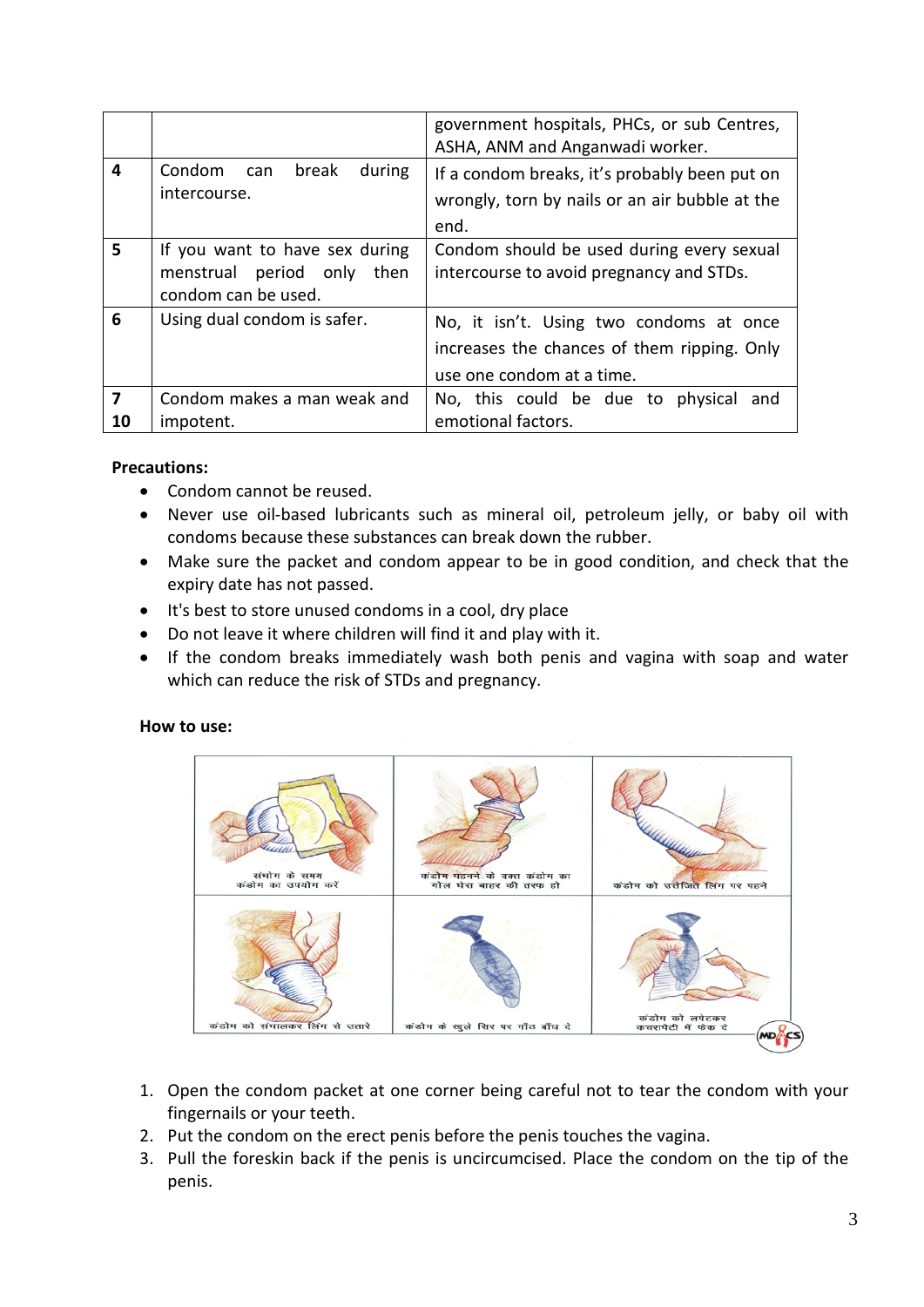- 4. When you have ejaculated or finished having sex, withdraw the penis before it softens.
- 5. Make sure you hold the condom against the base of the penis while you withdraw and tie a knot, so that the semen doesn't spill.
- 6. Wrapped the condom in a paper and throw it in the dust bin.

#### **(Ref. Flip Chart-No.-11, 12, 13, 14)**

## **2. oral pills**

It is a hormonal contraceptive. It contains a combination of estrogen and progesterone –mimic the ones your body naturally produces monthly. They prevent the egg from being produced and hence prevent pregnancy.

The woman should take it orally every day; it prevents the release of the egg from the ovary each month. It is prescribed after a medical checkup.

Pills are available at government hospitals, PHCs and sub Centre's at free of cost. As well as it is available atAnganwadi workers, ASHA, ANMs, MPW.Also it is available in medical stores but it is not for free of cost.



#### **How to use pills:**

- Women should consult medical practioner before starting pills.
- Women should start taking oral pills on first day of menstrual cycle taking one tablet daily for 21 consecutive days followed by seven days of iron and folic acid supplementation.
- For post-partum women can start taking pills after she stops breastfeeding or 6 months after child birth – whichever comes first.

## **Advantages:**

- Very effective when used correctly.
- No need to do anything at the time of sexual intercourse. It doesn't interfere with sexual intercourse.
- Easily available and easy to use.
- Fertility returns soon after stopping.
- Can be discontinued when a pregnancy is desired
- Gives regular monthly cycles, often with reduced bleeding and pain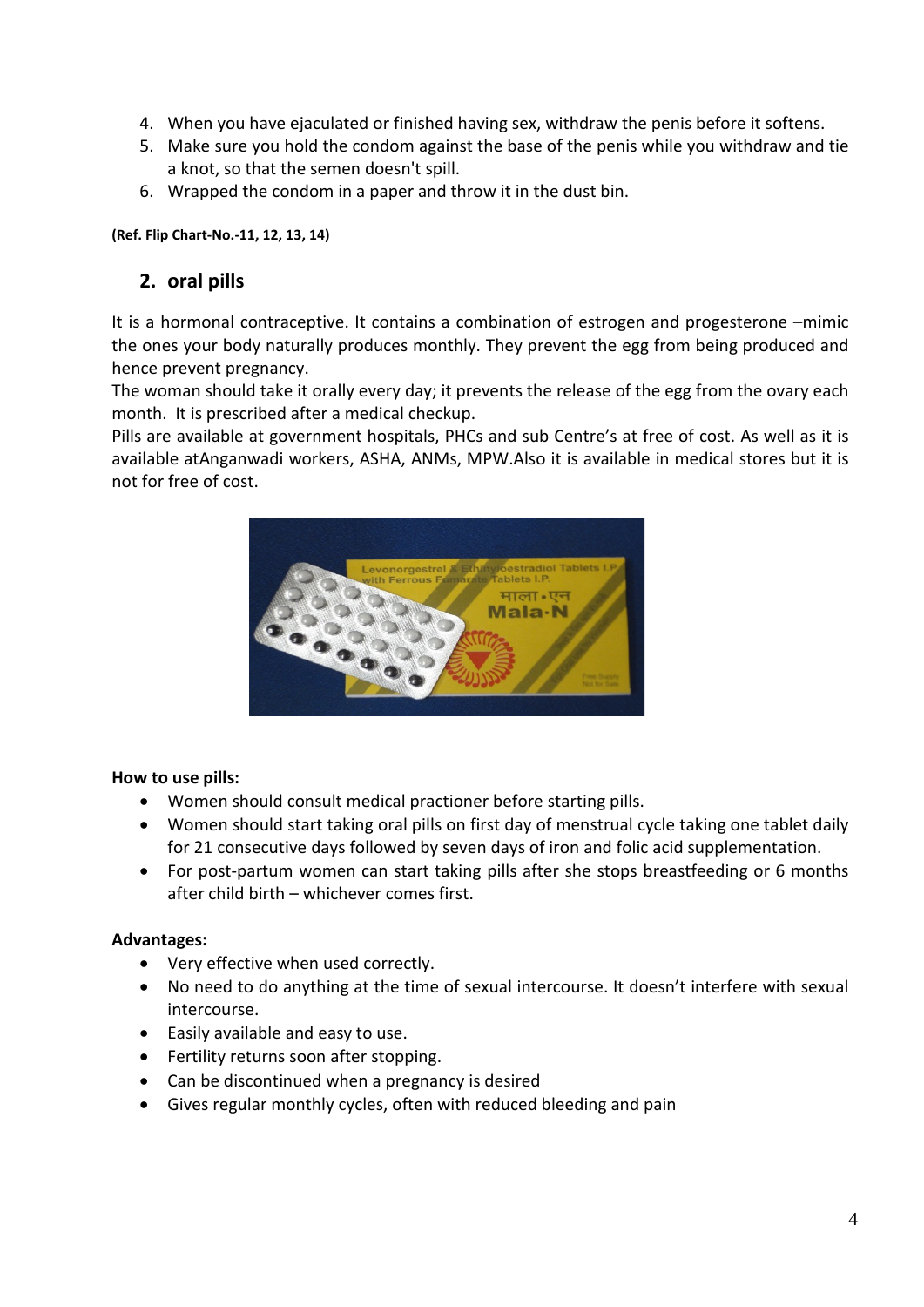### **Disadvantages:**

- Must be taken daily, does not work if taken over 12 hours late
- Some women may get slight headache giddiness or nausea. Some may gain weight
- Unsuitable for women over 35 years or those with a personal / family history of heart trouble, liver disease, diabetes, high blood pressure, or unexplained vaginal bleeding
- Requires a medical checkup before or soon after starting it.
- Not recommended for breastfeeding women for at least first six months after delivery.

| <b>No</b>      | <b>Myths</b>                                                 | Dispel myths                                                                                                                                                                                |
|----------------|--------------------------------------------------------------|---------------------------------------------------------------------------------------------------------------------------------------------------------------------------------------------|
| 1              | If taken continuously or excessive<br>can infertility cause. | No. The pill only suppresses ovulation; it<br>does not damage the ovaries. It may take a<br>few months for cycles to return to normal<br>for women who take the pill for longer<br>periods. |
| $\overline{2}$ | It leads to irregular menstrual<br>cycle.                    | It helps to regulate menstrual cycles.                                                                                                                                                      |
| 3              | Oral contraceptives can cause<br>cancer.                     | Research shows that pills cannot cause<br>cancer                                                                                                                                            |

#### **Myths and misconception about oral pills:**

**(Ref. Flip Chart-No.- 15, 16, 17, 18)**

## **3. Intra Uterine Device**

IUD is a small flexible plastic device usually with copper, which is inserted into the womb by a doctor, preferably soon after menstruation, abortion or 4 to 6 weeks after delivery. It mainly prevents the fertilized egg from setting in the womb. It is effective for 3 to 5 years. It must be inserted or removed only by a trained medical person.



#### **Advantages:**

- 95-98% effective.
- No interference with sex. Can increase sexual enjoyment because no need to worry about pregnancy.
- The ability to become pregnant returns quickly once IUD is removed
- It is very useful for spacing between two children.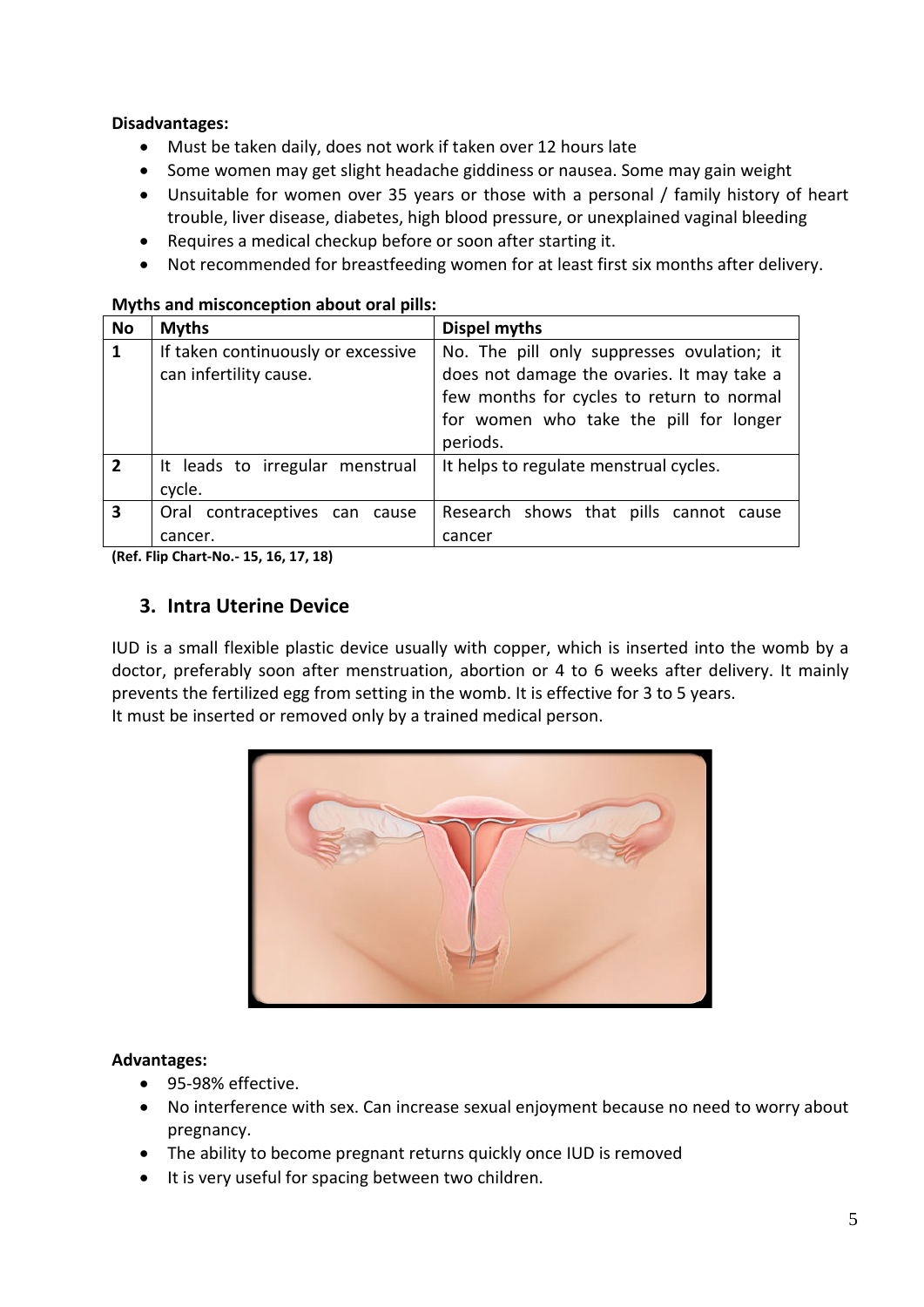- Once inserted no need to change for 3-5 years or 10years.
- No hormonal side effect.
- IUD has no effect on amount and quality of breast milk.
- Can be use through menopause. (1 year or so after last menstrual period).

#### **Disadvantages:**

- IUD doesn't give protection against STD/HIV AIDS
- Heavy might experience menstrual bleeding or bleeding between periods for first few months after insertion.
- RTIs can occur if proper care is not taken

#### **Myths and Misconceptions:**

| <b>No</b>      | <b>Myths</b>                      | <b>Scientific reason</b>                   |
|----------------|-----------------------------------|--------------------------------------------|
| $\mathbf 1$    | It goes to heart or stomach.      | The IUD normally stays within the uterus.  |
|                |                                   | The IUD never travels to any other part    |
|                |                                   | of the body.                               |
| $\overline{2}$ | woman becomes thin<br>and<br>A    | No, it doesn't have any scientific reason. |
|                | physically becomes weak, not      |                                            |
|                | able to do any work, she cannot   |                                            |
|                | lift heavy things.                |                                            |
| 3              | Ιf<br>copper-t is not properly    | The nylon strings attached to the IUD are  |
|                | inserted then it touches to penis | trimmed to the desired length within the   |
|                | during the sexual intercourse. it | vagina. They do not hang outside the       |
|                | may cause discomfort to women's   | vagina nor are they sharp so as to hurt    |
|                | partner during sex.               | the penis or cause painful intercourse.    |

**(Ref. Flip Chart-No.-19, 20, 21, 22)**

## **B. NATURAL METHODS:**

Natural methods include withdrawal and rhythm method.

## **1. Withdrawal method**

The withdrawal of the penis from the vagina just before ejaculation is called withdrawal method. This prevents the semen from entering the vagina. This is perhaps the oldest contraceptive method known to man. It has no physical side effects and no cost is involved but one can't rely on this method.

## **2. Rhythm method**

Rhythm method means, the period when the woman is most fertile by recording her menstrual pattern. Woman is most fertile from the  $10<sup>th</sup>$  to  $20<sup>th</sup>$  day of her menstrual cycle, if her menstruation cycle is regular (28 days). Sexual intercourse is avoided on these days or couples can use barrier method condom, during the fertile period. Woman having irregular cycles cannot use this method **(Ref. Flip Chart-No.-23, 24)**

## **C. PERMANENT METHODS**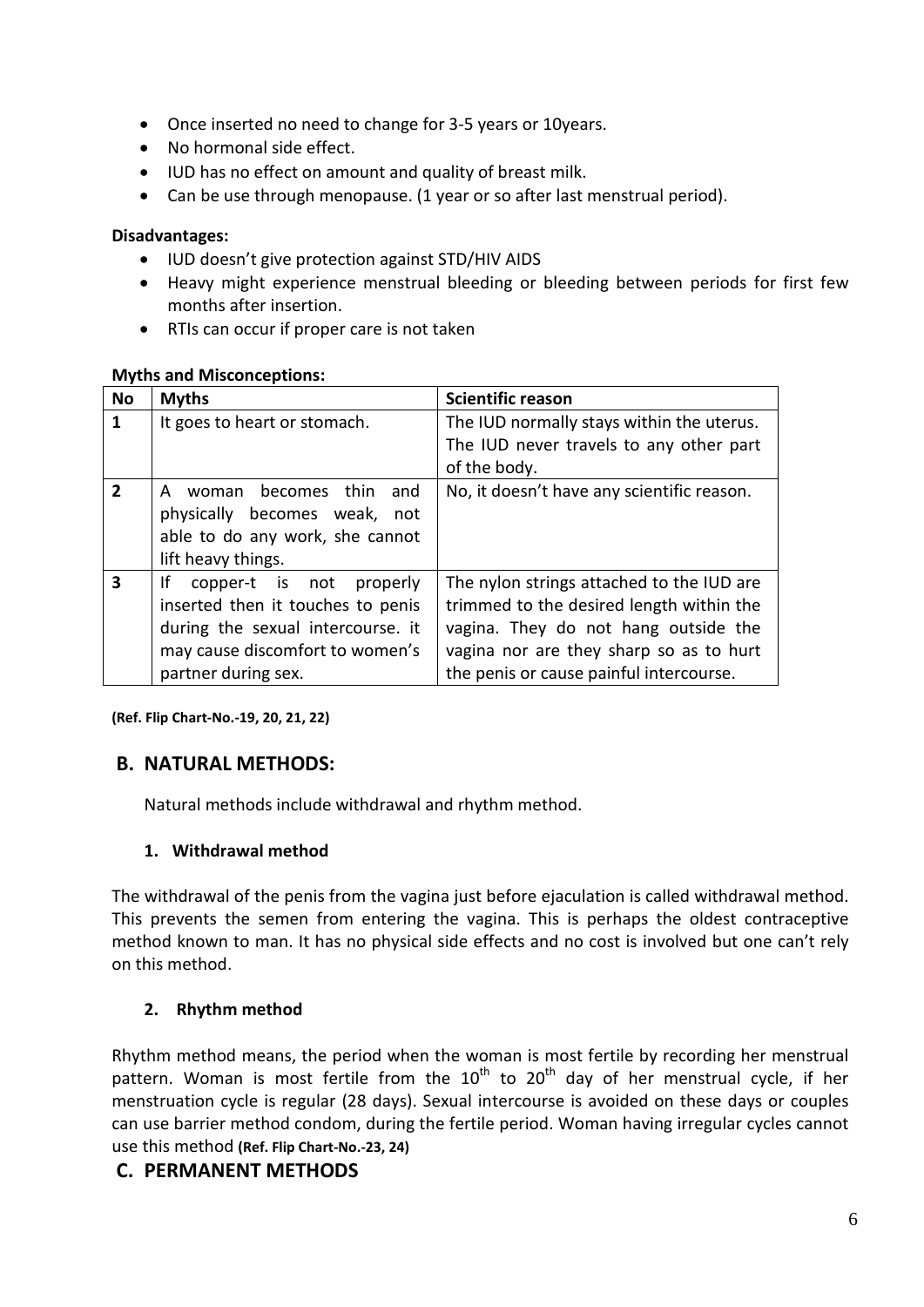## **Permanent methods are of three types:**

## **1. Tubectomy (female sterilization)**

It is a permanent surgical method in which the fallopian tubes, which carry the egg from the ovary to the uterus, are closed. Thus it prevents the egg from traveling down to meet the sperm. Only those couples that desire no further children must adopt this method.

## **2. Male Sterilization (Vasectomy)**

Male sterilization (Vasectomy) is permanent surgical method. In which, the tubes (vas deferens) carry the sperm from the testis to the penis are cut and tied at both the ends, by taking two small cuts on both the sides of scrotum, so that sperms cannot be released into the semen at the time of ejaculation. It is safe, simple and quick surgical procedure. It is not castration; it doesn't affect the testis and doesn't affect sexual ability.

### **NSV (No Scalpel Vasectomy)**

NSV (No Scalpel Vasectomy) is permanent surgical methods. The operation involves making a small incision in the skin of scrotum, snipping the vas deference and tying up the ends, thus preventing sperms from reaching the penis. In this procedure no stitches are required. **(Ref. Flip Chart-No.-25, 26)**

#### **Availability of Family Planning Methods**

#### **Family planning methods are easily available at the public health sectors free of cost:**

- Government / Municipal Hospital.
- $\triangleright$  Primary Health Centre
- $\triangleright$  Sub Centre.
- $\triangleright$  Family Planning Camps
- $\triangleright$  Also one can get it from the health workers like ANM/MPWs, ASHA, Anganwadi worker.

#### **These methods are also available at private health sectors with minimal charges.**

- $\triangleright$  Private Hospital.
- $\triangleright$  Pharmacy / Medical store
- $\triangleright$  Shops.

**(Ref. Flip Chart-No.-27, 28)**

## **Decision Making**

#### **Family size:**

- In our society moreover we see that desire for male child or male sex preference affects family size.
- But if you already have more number of children and if are unable to provide them proper and sufficient food and medical services then they can fall ill and can prone to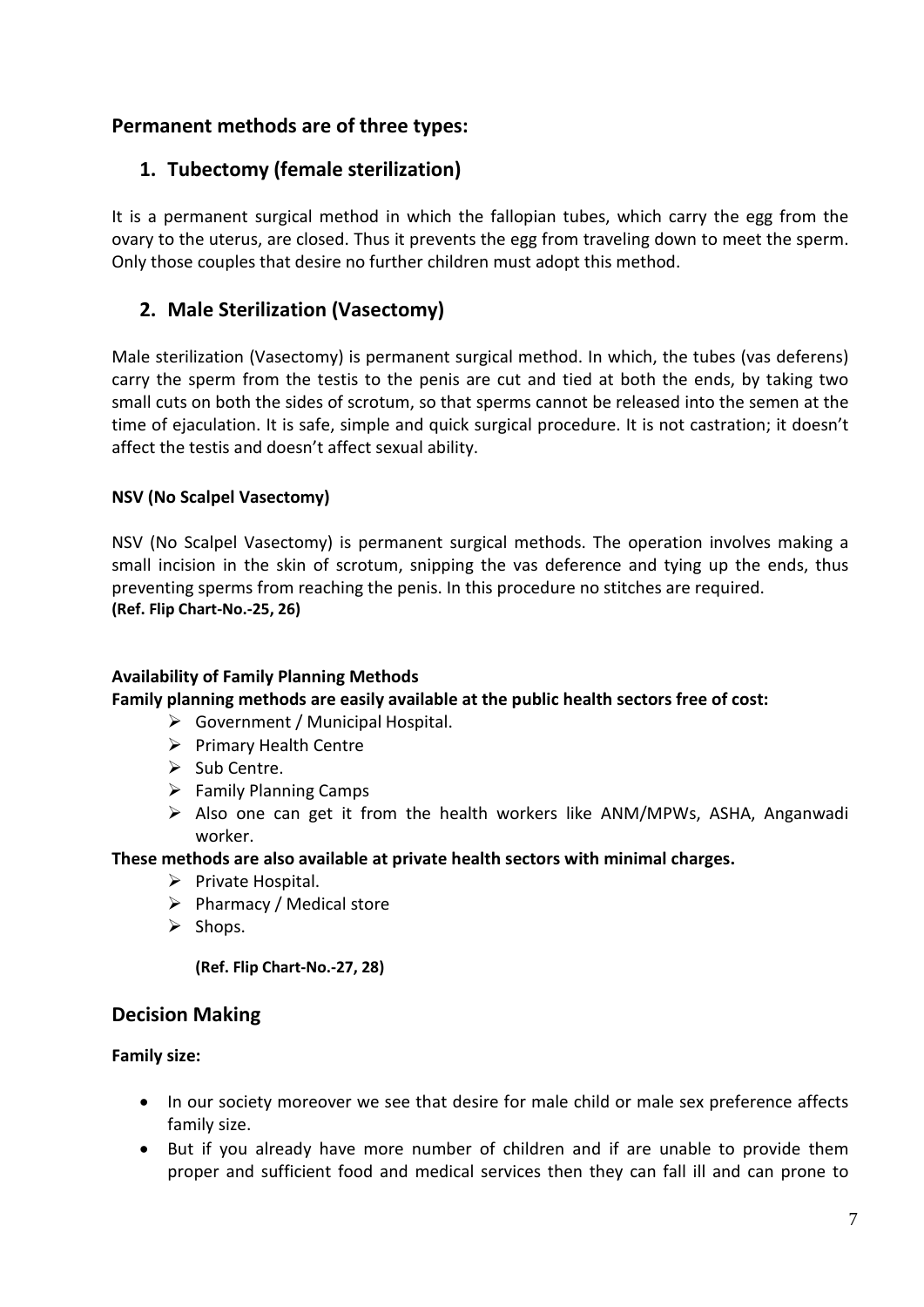diseases but if have 1-2 children then you can take proper care of them and so there life span will increase and they will be able to take care of you in your old age.

• It is very essential for husband and wife to have communication and decide the actual family size for better and prosperous life. Joint decision will make both partners happy and decision will be fruitful and long term. Hence the communication should be two ways rather than one way.

**(Ref. Flip Chart-No.-29, 30,)**

#### **Use of family planning methods:**

- Culturally men are considered to be the primary decision makers. Men are expected to have all the information and expertise as well as the financial power to implement their decision. Sometimes women have limited information on reproductive health and contraception. Hence whatever their husband say they accept it and believed it to be correct. Moreover they had been schooled to obey their husbands and agree to whatever they said. Even if they are aware of family planning methods, any discussion or decision regarding contraception use takes place only after the birth of first child, which proved their fertility in society.
- Majority of couples/in-laws feel that it is compulsory to have first child soon after marriage however parenthood is big responsibility and both husband and wife should be mentally prepared to take that responsibility. Therefore both should discuss and plan their family. They should have healthy communication among themselves about which family planning method to use and if they have any doubts they should approach to health care providers.
- Both should respect each other's opinion and decide mutually.
- Husband should understand that his wife is also equally important and she also have right to express her views and take decision regarding family planning.
- A good husband shares decision around sexual and reproductive health issues with his wife. A husband should take responsibility by using or supporting his wife's contraceptive use.
- It is important to discuss with your wife how many children you desire before starting your family life.
- Family planning can be used regardless of how many children you already have or want for the future.
- Spacing is essential to the mother and child's health and family planning improves a household's standard of living.
- There are multiple contraceptive methods, and the decision over which one to use, how and when should be agreed upon mutually.
- Family planning will be most effective when both partners are informed and open with each other.

**(Ref. Flip Chart-No.-31, 32)**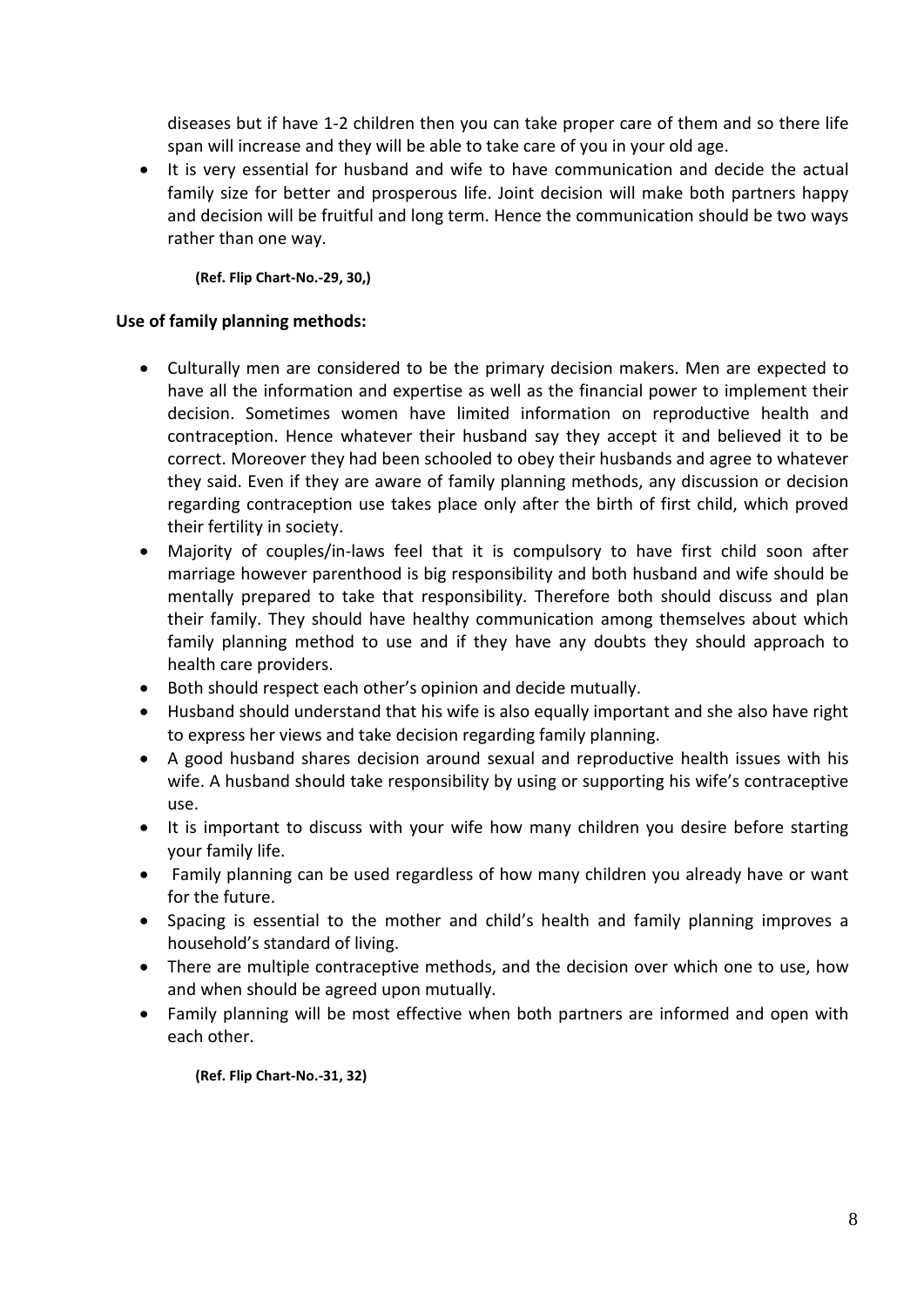### **Son Preference:**

- In our society the birth of female child is considered to be a burden. People don't want female child because of expenditure on her marriage, dowry. People want male child because not only dowry is saved but also the dowry comes in home.
- It is believe that son is heir of the family and he will be their support in future while girls get married.
- But this is their misbeliefs. Girls and boys both are equal. Daughters are valuable and selective abortion (choosing abortion only if fetus is female) is wrong, and harmful to community health. Selective abortion is not the method of family planning. You do not have to have son to see family success in the next generation.
- The recent sex ratio of India is 940 females per 1,000 males it is because Prenatal sex determination followed by selective abortion of female fetuses. But it is illegal to do selective abortion.
- There is law against selective abortion, which is called as PNDT act.
- The Act is to provide for the prohibition of sex selection, before or after conception.
- for regulation of pre-natal diagnostic techniques for the purpose of :
	- $\triangleright$  detecting abnormalities
	- $\triangleright$  metabolic disorders
	- $\triangleright$  chromosomal abnormalities
	- $\triangleright$  certain congenital malformations
	- $\triangleright$  sex-linked disorders
- For the prevention of their misuse for sex determination leading to female feticides and for matters connected therewith or incidental thereto.

**(Ref. Flip Chart-No.-29, 30)**

#### **Responsibility of husband/Father**

- Before becoming father, be a mature and responsible person.
- Discus with your wife regarding how many children to have.
- Wife should have the pregnancy up to the age of 18 to 35 years.
- Keep proper spacing between two children for proper growth, development and good health of children as well as wife.
- Use condom to avoid unwanted pregnancy or support your wife to use other contraceptive method.
- If you feel that your family is completed then go for permanent contraceptive method, you can choose NSV which is easy, simple and painless method.

#### **Male involvement in safe motherhood**

- To confirm about your wife's pregnancy, accompany her to go to doctor and discuss with her about pregnancy.
- Register name in the hospital for safe delivery which is equipped with all the facilities
- Give your pregnant wife nutritious and supplementary food. Give medicines as per the doctor's prescription. Avoid sexual intercourse during this period, preferably during first and last trimester.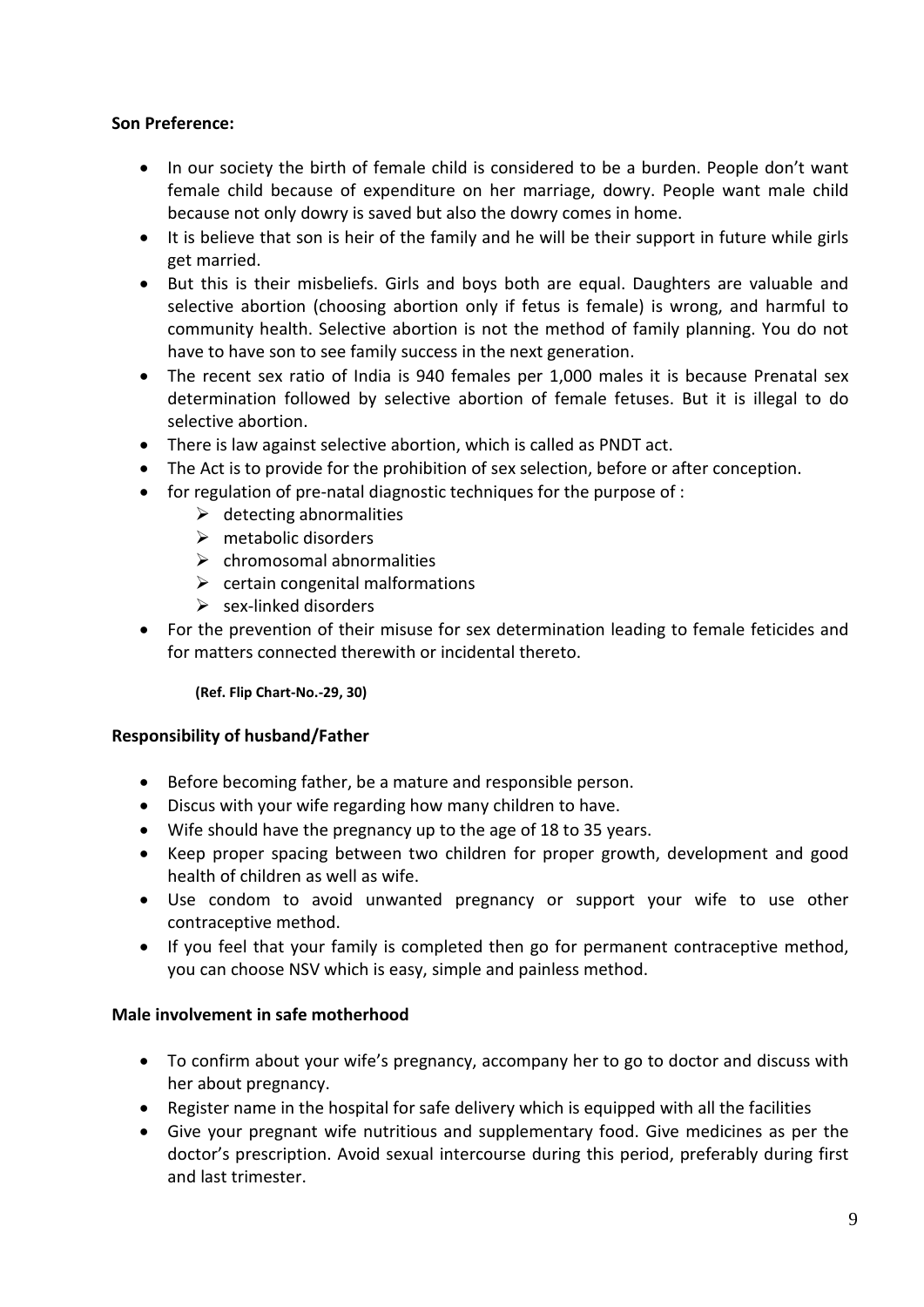- Cooperation between couples helps to build the strong relationship and good sexual relationship ofhusband and wife.
- It is a husband's responsibility to take care of wife during pregnancy, delivery and even after the delivery.
- Husband can play active role in taking decision about family planning after consulting his wife.

#### **(Ref. Flip Chart-No.-33, 34)**

#### **Role of Mother in Law**

- Mother in laws or elders in the family plays an important role in promoting family planning for their daughter in laws. Opposition of mother in law can prevent couple from using family planning methods, which can lead to unwanted, and frequent pregnancy.
- Demand for male child can be a common reason which prevents couples from using family planning methods.
- Mother in law should understand that both boy and girl are equally important. Girls also can take care of parents in their old age, only they need good education and good upbringing as equal to male child. If this attitude of mother in laws is change then they can easily support family planning methods.
- Mother in laws should understand about the issue of family planning, its advantages and disadvantages. So that she can promote family planning to her son or daughter- in- law.

**(Ref. Flip Chart-No.-35, 36)**

#### **Summary of first session:**

- A good husband treats his wife equally and also shares decisions concerning sexual and reproductive health issues with his wife, and a husband should take responsibility by using or supporting his wife's use of some method of contraception.It is important to discuss family planning and intimacy with one's wife. Because contraception is a responsibility that should be shared between them. If neither of the partners want sexual intercourse to result in pregnancy, it is essential that both take precautions so that this does not happen.
- Communities can benefit from reduced strain on environmental resources; reduced strain on community health, educational and social services, and improved quality of life for women and children.Spacing is essential to the mother's and child's health, and family planning improves a household's standard of living. Demeaning or discounting one's partner or not listening to their opinions hurts the relationship quality and the family as a whole, and can impact the emotional and physical health of both husband and wife.

**(Ref. Flip Chart-No.-40, 41, 42, 43, 44, 45)**

#### **OFFER CONDOMS**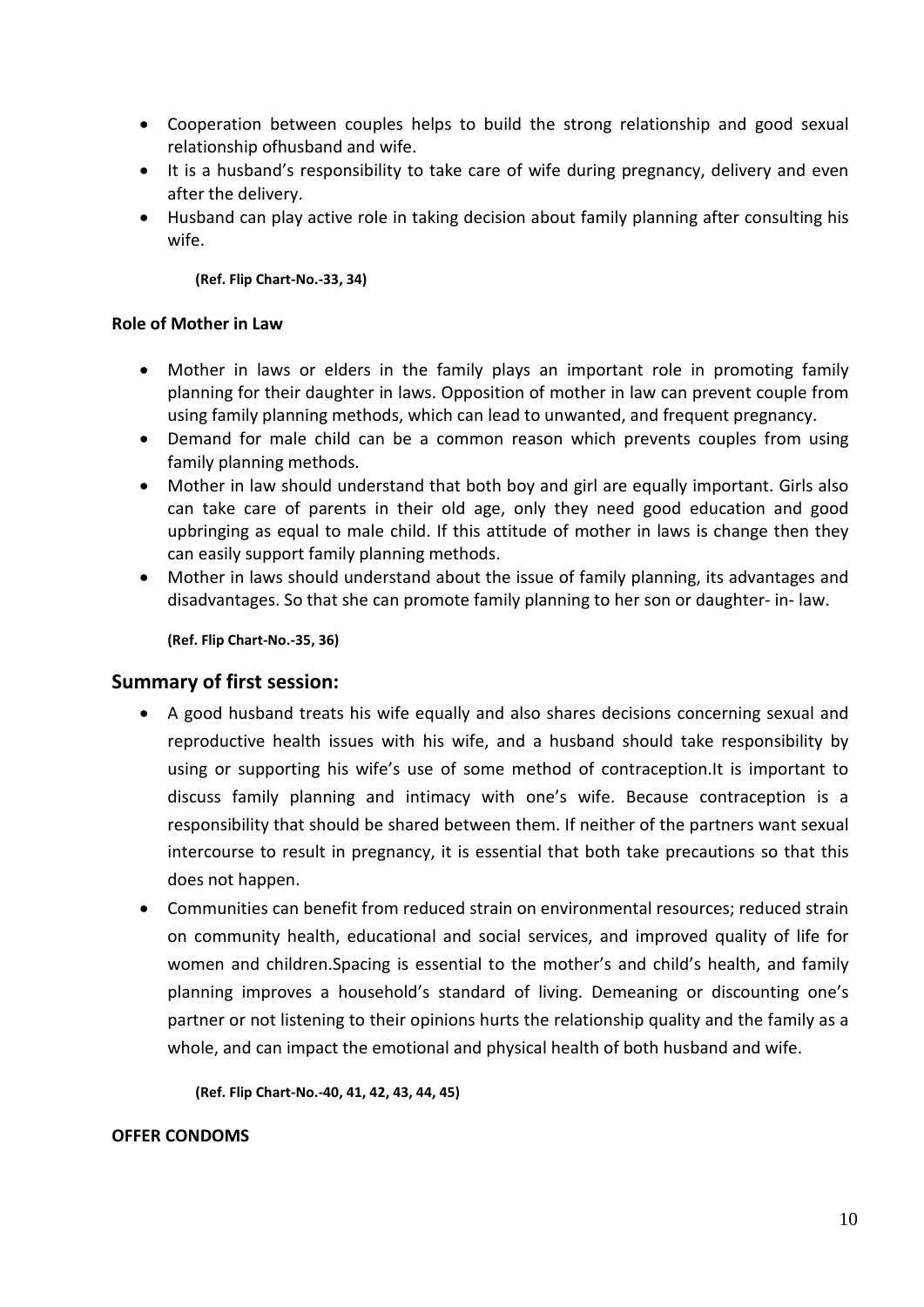## **Session 2: Husband**

## **Marital communication and violence**

It is important for the husband and wife to get to know each other and to **express respect, affection, and attention** for each other.

It is important during a disagreement to **express oneself clearly and calmly,** and allow one's spouse to speak and express her view.

It is never acceptable to hurt or abuse, physically or emotionally, one's partner. There are **healthier ways to resolve arguments and negotiate or compromise** to reach a solution.

**Good communication habits are the foundation of a successful marriage**. When couples can effectively communicate, overcoming the inevitable marital arguments can be much easier. However, many couples are unsure of what can be done to improve communication within a marriage.

#### **(Ref. Flip Chart-No.-46, 47)**

### **Following are the few steps to improve marital communication:**

- **Be clear about what you want.** In order to effectively communicate your needs to your partner, you need to do some self-reflection and examine exactly what it is that you want. Your partner is not a mind reader, so the more specific and detailed you can be, the better.
- **Control your emotions.**If you find yourself getting overwhelmed with anger or negativity, it is better to walk away from the discussion to collect yourself than to say something that you may later regret.
- **Listen and try to see things from your partner's perspective.** Taking the time to really listen to your spouse will not only improve communication, but will provide insight into how your partner thinks and feels, which may improve your overall relationship as well.
- **Keep conversations in the present.** Making statements about the past can make people defensive and tends to make the conversation get off track. Instead, stay focused on the topic at hand and how you are feeling right now.
- **Learn the art of negotiation. Marriage is a give and take.**You may need to concede on certain things that are important to your spouse in order for her to concede on things that are important to you. Although it doesn't sound romantic, bargaining can be an effective way to satisfy both of you.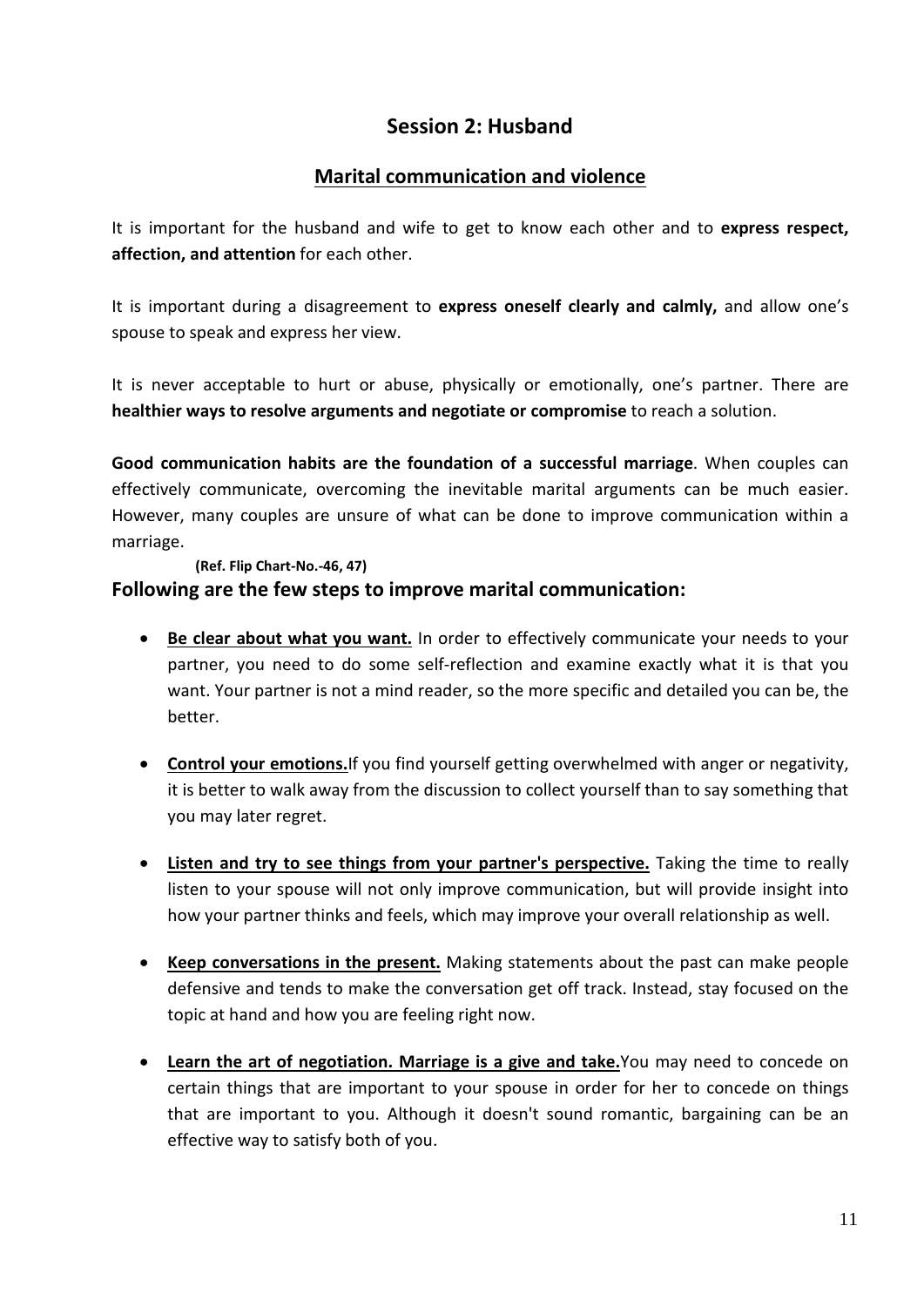- **Pay Attention to Nonverbal Communication.** Pay attention to your own nonverbal cues and what they might be conveying to your spouse. Observe her nonverbal cues for contradictory messages and point them out for clarification if necessary. For married couples, touch is a potent form of nonverbal communication. Marital physical affection can wane, so couples should make an intentional effort to affectionately touch.
- **Define the issue.** Express your feelings directly and avoid insults and criticism. When your tempers rise, agree to take a break from the conversation and revisit the issue when both of you are calm.
- **Set Aside Daily Time.** During this time, discuss your feelings about each other, your life together and your marriage. Focused, daily discussion can help you and your spouse to celebrate the good things in your marriage and face recurrent issues, allowing your marriage to thrive.
- **Actively Listen.** "Active listening" is listening to the other person and then verbally repeating back what you heard in your own words to make sure you understand. With active listening, you might use phrases such as "It seems as though..." or "I heard you say..." If you and your spouse practice active listening, you can ensure clear communication, and possibly avoid some misunderstandings**.**

Couples who do not communicate with each other openly, frankly and comfortably will find a loss of sexual interest in one another. Feelings like anger and resentment, feelings of being rejected have a negative impact on sexual feelings.

Many people have difficulties in adjusting to a rewarding sexual relationship because of relatively simple problems such as ignorance or misunderstanding of what to expect or to some degree of unjustified guilt or anxiety. They may benefit from counseling.

**(Ref. Flip Chart-No.-48, 49)**

#### **Affection in a sexual relationship:**

- Being affectionate is a way of showing that you care about someone. It feels good. It can be an important part of keeping a relationship strong and loving.
- Sex can be a way of showing affection, but it isn't the only way.
- In sexual relationships both should respect for the willingness of other partner.
- There are many other ways of showing that you love someone or care about someone that don't involve sex.
- Don't assume what your husband/wife likes everyone is different.
- Don't be affectionate only when you want sex or to get sexual.
- Women cannot express their sexual urge to their husband due to the restrictions of culture. So husband should understand and respect the feelings of their wife.

**(Ref. Flip Chart-No.-50, 51)**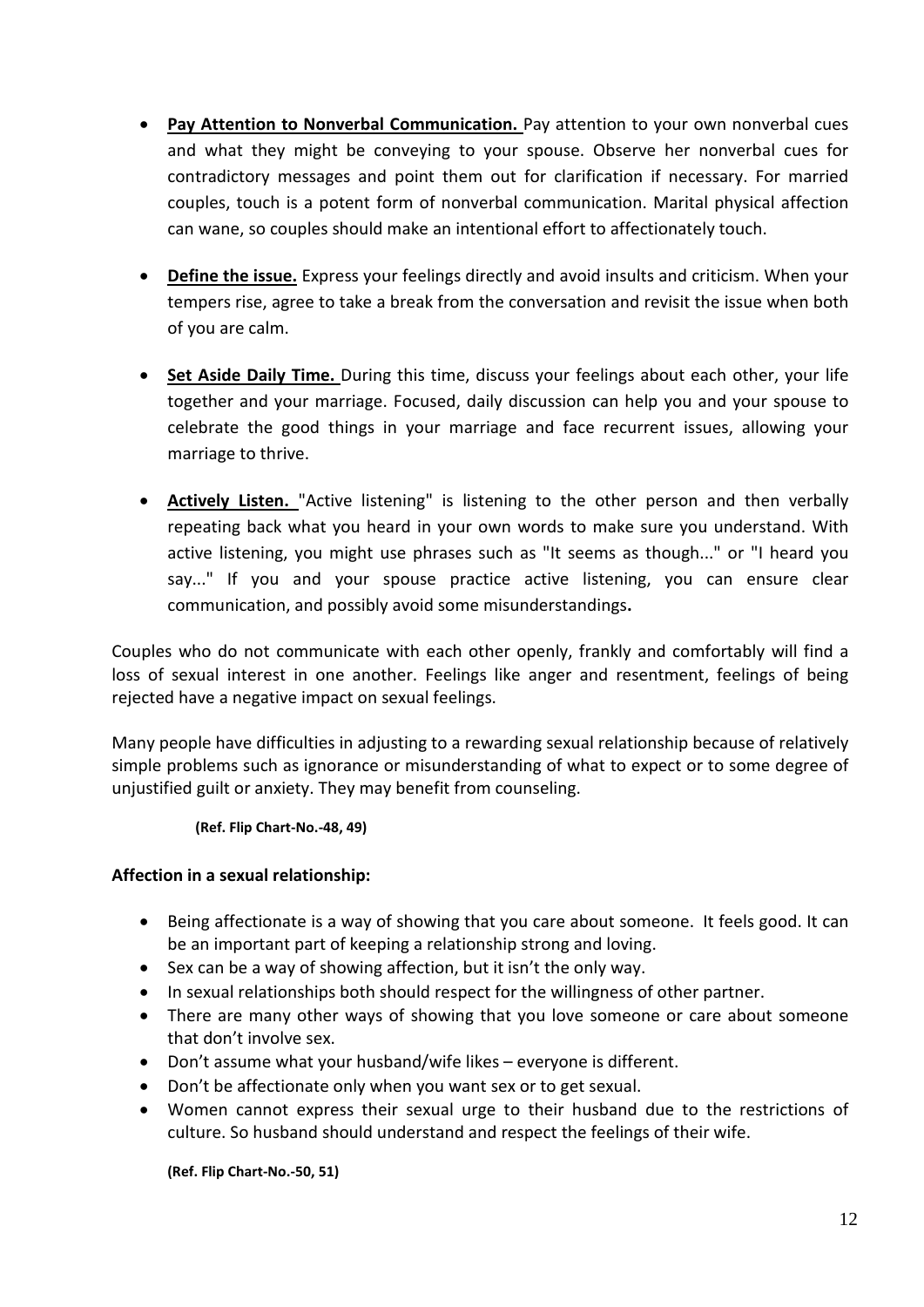## **Violence:**

Violence is defined as physical act of aggression of one individual or group against another. It also refers to behavior which results in humiliation, damage or injury to the other person or which results in someone living in fear of another person.

**(Ref. Flip Chart-No.-52, 53)**

## **Types of violence:**

Violence faced by an individual/group in various situations includes physical, sexual, emotional, psychological and economic abuse by any member of the family to control or dominated women in the family/society.

#### **Domestic violence-**

- Making women afraid by looks, action and gesture by destroying her property or by displaying weapons.
- $\triangleright$  Isolation is used to control and limit what a woman does, whom she sees or where she goes.
- $\triangleright$  Intimidation/stalking.
- $\triangleright$  Intentionally keep away from the family

**(Ref. Flip Chart-No.-54, 55)**

#### **Physical violence-**

- $\triangleright$  Slapping
- $\triangleright$  Punching
- $\triangleright$  Beating
- $\triangleright$  Biting, Pinching
- $\triangleright$  Shoving with or without weapons causing injury or death.
- $\triangleright$  Trying to burn

#### **(Ref. Flip Chart-No.-56, 57)**

#### **Emotional violence-**

- $\triangleright$  intentional attempt to make women feel bad
- $\triangleright$  name-calling or putdowns
- $\triangleright$  keeping a partner from contacting their family or friends
- $\triangleright$  Threats made or carried out with the intent of causing financial or emotional injury and blackmail.
- $\triangleright$  Humiliating and abusing an individual in public and private places.

#### **(Ref. Flip Chart-No.-58, 59)**

#### **Economic violence-**

- $\triangleright$  withholding money
- $\triangleright$  stopping a partner from getting or keeping a job
- $\triangleright$  financial dependence and helplessness in the victim **(Ref. Flip Chart-No.-58, 59)**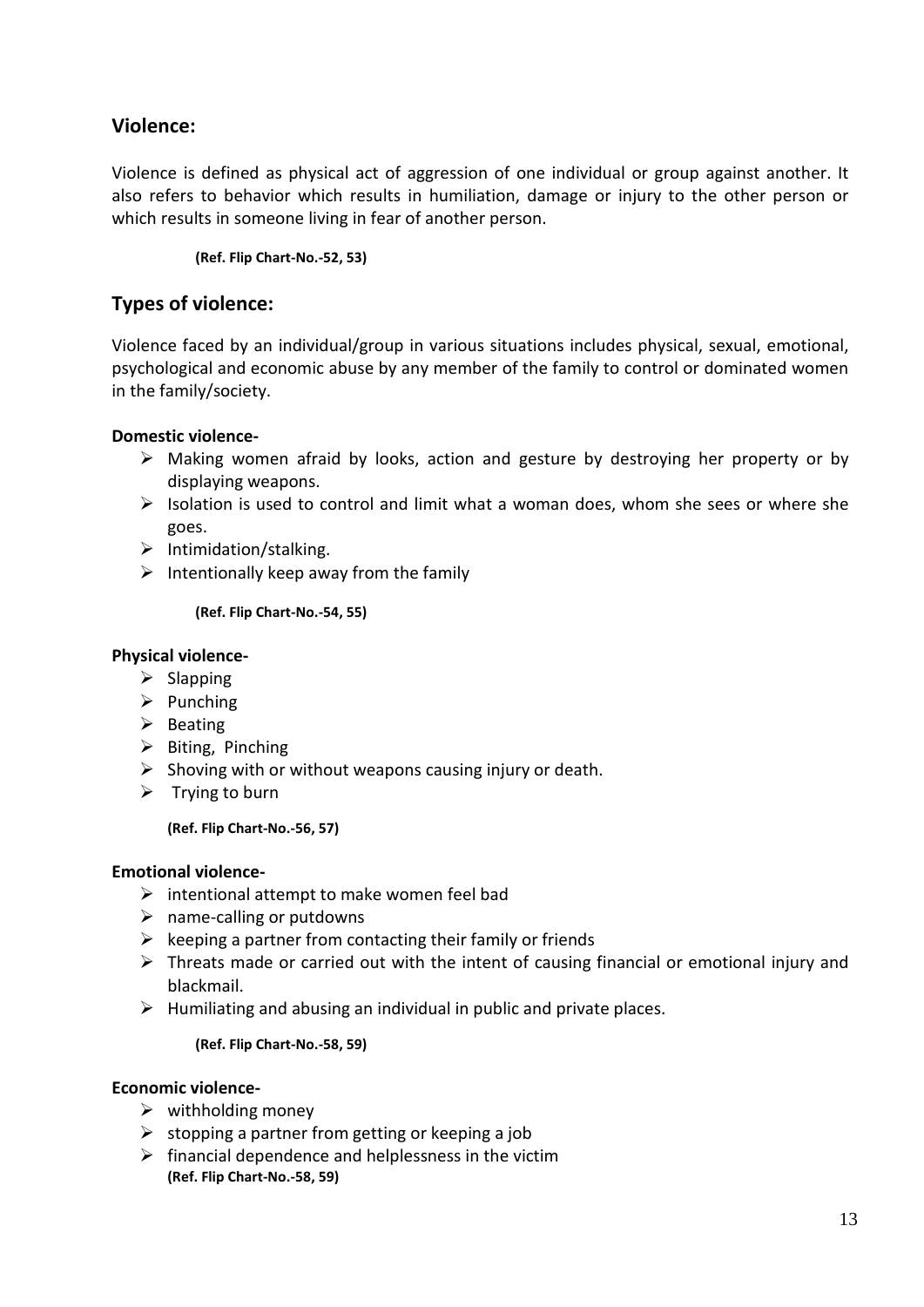### **Sexual Violence-**

- $\triangleright$  Sexual violence can be defined as "any violence, physical or psychological, carried out through sexual means or by targeting sexuality."
- $\triangleright$  Sexual violence, especially in domestic violence, is usually a result of the expression of power and dominance of one sex over another
- $\triangleright$  The problem aggravates when men think that their actions are legitimate just because they are married and that they have full control and power over their wives.
- $\triangleright$  In India, women really do not talk about domestic sexual violence because they do think that their husbands have a right to torture them and rape them and that all they can do is shed some tears.

#### **(Ref. Flip Chart-No.-58, 59)**

#### **Types of sexual violence:**

There are two types of sexual violence-

- 1. Physical sexual violence and
- 2. Non-physical sexual violence.
- **1. Physical sexual violence-**
	- $\triangleright$  Rape, unwanted touching
	- $\triangleright$  Forced sex within marriage.

#### **2. non-physical sexual violence-**

- $\triangleright$  Verbal sexual harassment
- $\triangleright$  Threatening/ Stalking Peeping into a person's private room
- $\triangleright$  Taking nude pictures of a person

#### **Consequences of sexual violence:**

The health consequences of sexual violence can be physical or psychological and long term effects.

#### **A. Physical consequences:**

- $\triangleright$  Unwanted pregnancy,
- $\triangleright$  unsafe abortion,
- $\triangleright$  sexually transmitted infections including HIV AIDS,
- $\triangleright$  Sexual dysfunction, Infertility,
- $\triangleright$  Pelvic pain and pelvic inflammatory disease,
- $\triangleright$  Urinary tract infections,
- $\triangleright$  Genital injury in women.

#### **B. Psychological consequences:**

- $\triangleright$  Depression,
- $\triangleright$  Anxiety, Stress,
- $\triangleright$  Increased substance abuse,
- $\triangleright$  Suicidal behavior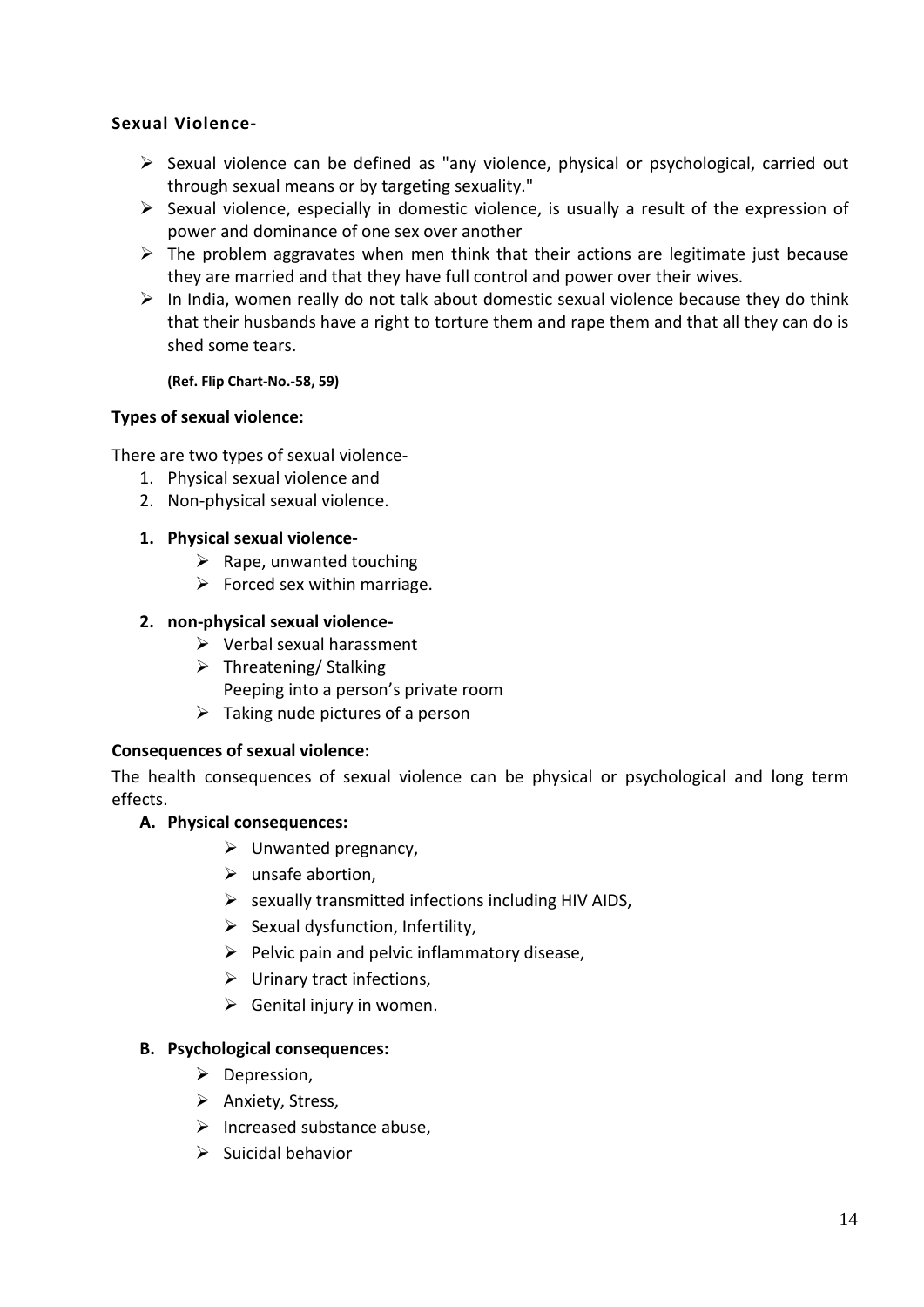### **C. Long-term effects:**

- $\triangleright$  Chronic headache,
- $\triangleright$  Fatigue,
- $\triangleright$  Sleep disorder,
- $\triangleright$  recurrent nausea,
- $\triangleright$  Eating disorder,
- $\triangleright$  menstrual pain,
- $\triangleright$  Sexual difficulties.

#### **(Ref. Flip Chart-No.-58, 59)**

#### **Gender Violence:**

Gender-based violence both reflects and reinforces inequities between men and women and compromises the health, dignity, security and autonomy of its victims.

It encompasses:

- a wide range of human rights violations
- including sexual abuse of children,
- rape,
- domestic violence,
- sexual assault and harassment,
- trafficking of women and girls
- several harmful traditional practices

Any one of these abuses can leave deep psychological scars, damage the health, including reproductive and sexual health.

**(Ref. Flip Chart-No.-60, 61)**

#### **Causes of gender based violence can be:**

- Gender-specific socialization and cultural definition of appropriate sex roles
- Expectations of roles within relationships
- Beliefs in the inherent superiority of male
- Values that give men proprietary rights over women and girls
- Notion of the family as the private sphere and under male control
- Customs of marriage (bride price/dowry)
- Acceptability of violence as a means to resolve conflict
- Women's economic dependence on men
- Limited access to cash to cash and credit
- Discriminatory laws e.g. inheritance, property rights, use of communal lands
- Limited access to employment in formal and informal sectors
- Limited access to education and training for women

**(Ref. Flip Chart-No.-62, 63)**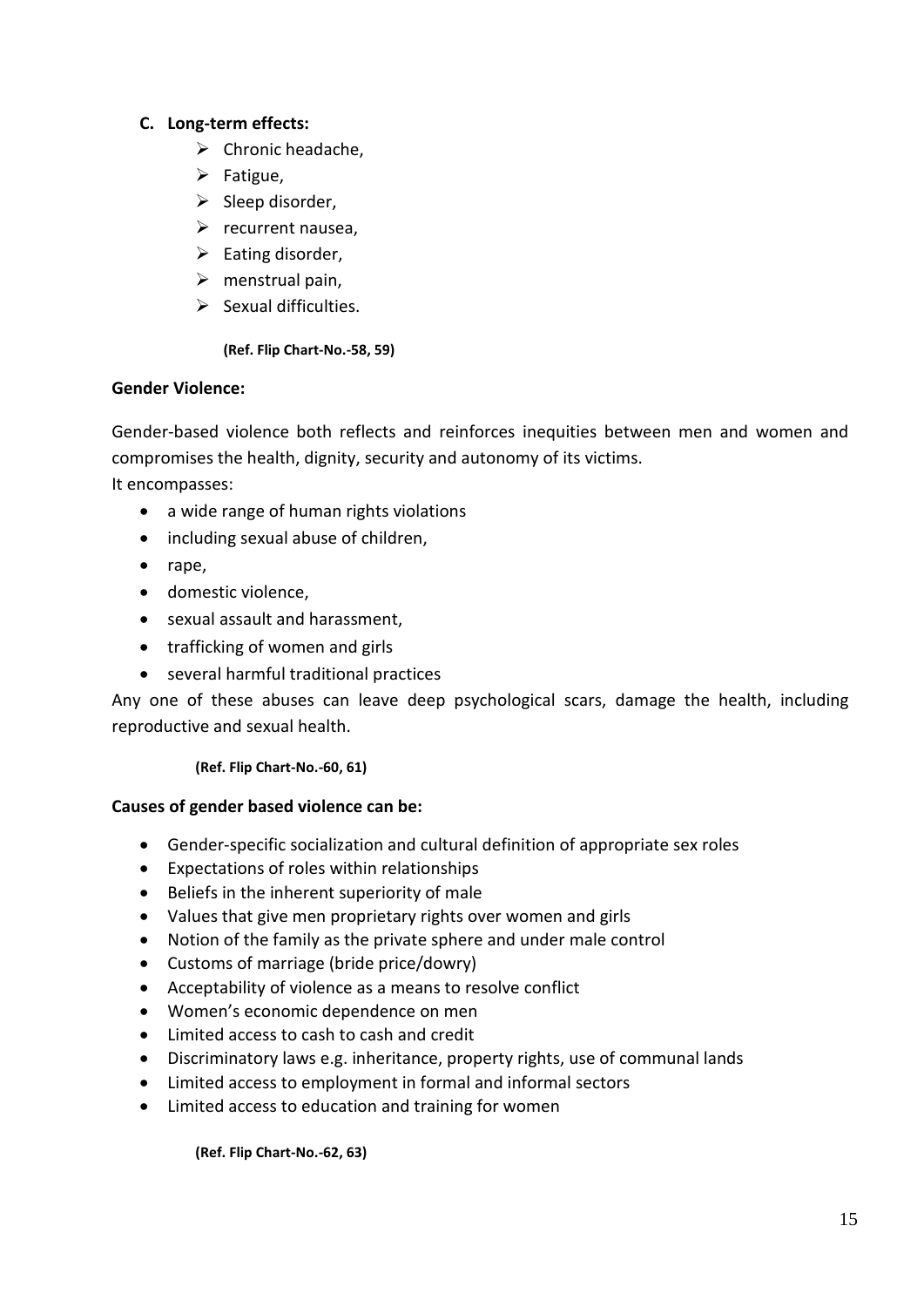#### **What can we do to prevent sexual violence?**

- Talk to your partner openly so you can both communicate your wishes and have no misunderstanding.
- Listen Carefully. Take the time to hear what your partner is saying. Be sensitive to that person's feelings.

**(Ref. Flip Chart-No.-64, 65)**

#### **Summary of second session:**

- Healthy and assertive communication is the cornerstone of a successful marriage. It is important for the husband and wife to get to know each other and to express respect, affection, and attention for each other.
- You should make an effort to develop good habits that will serve your relationship well.It is never acceptable to hurt or abuse, physically or emotionally, one's wife.
- There are healthier ways to resolve arguments and negotiate or compromise to reach a solution.
- It is important during a disagreement to express oneself clearly and calmly, and allow one's spouse to speak and express her views.
- Male support encourages healthy & closer inter-spousal & sexual relationship.
- Gender equality leads to good health of women and consequently the family health, so empower the woman.Marital communication about positive, enjoyable sexuality and about family planning methods will enhance the quality of the marriage and can improve the couple and family's health in the long-term.
- A good husband supports family planning and respects his wife.
- Couples can benefit from family planning because fewer children often means less physical and financial stress—family planning should be associated with better health and wealth.
- A good husband does not engage in abusive, aggressive behaviour, and instead resolves disputes and discusses problems with his wife and family in a thoughtful and respectful way.
- Domestic abuse and sexual violence are incredibly destructive to victims and to others in the community, particularly children.
- While it is natural for family members, particularly if they live with the couple, to want to be involved in the marriage and may have certain expectations of the wife, it is inappropriate and harmful for anyone to pressure, nag, demean, or abuse her. A good husband helps his wife set limits and stands up for his wife in a non-violent and supportive way if others are attempting to control her behaviour.

**(Ref. Flip Chart-No.-66) Offer condoms**.